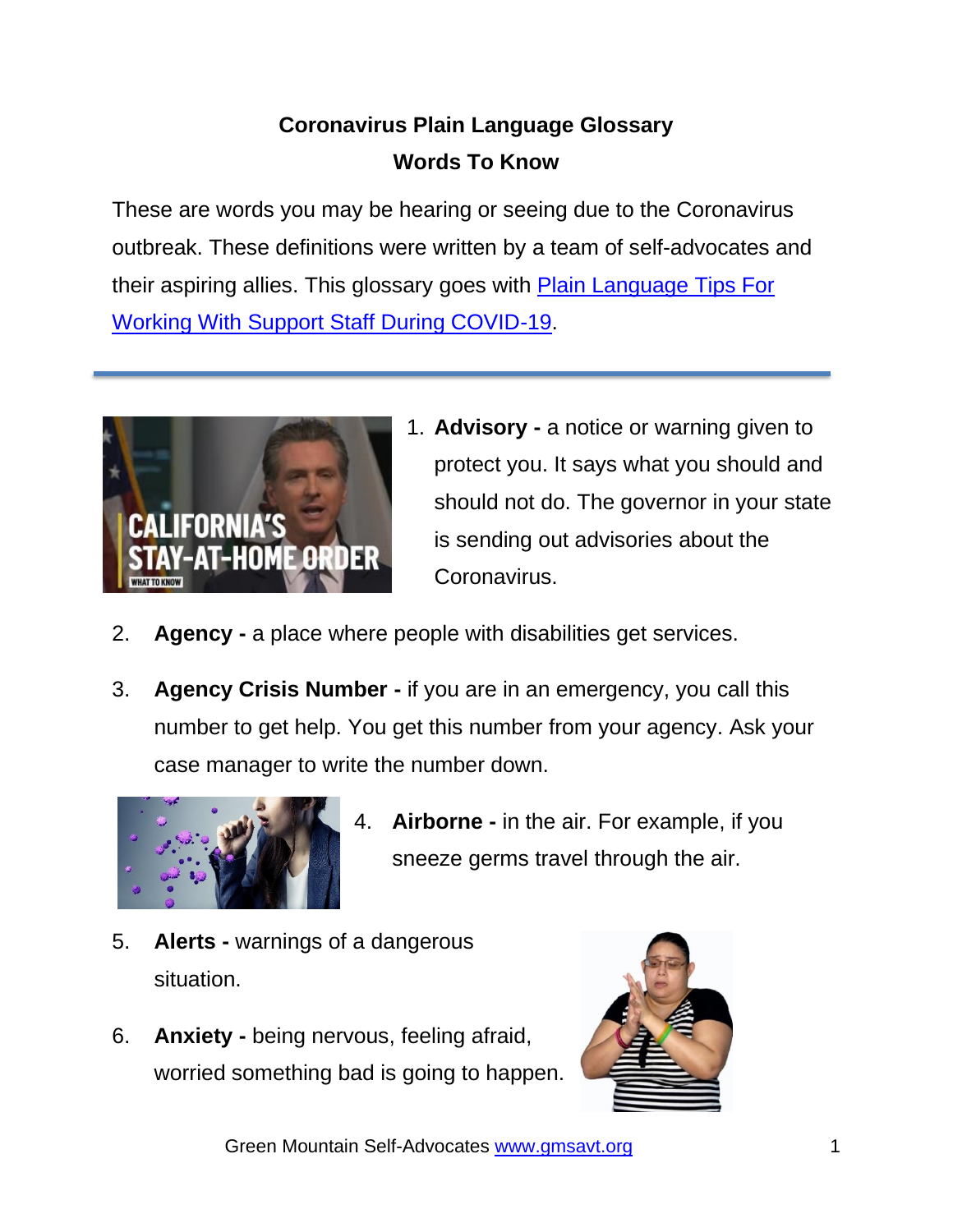

- 7. **Asthma -** this illness is in your lungs. Your airways swell up and it is hard to breath. This is a long-term illness. Some people get better. Others have trouble breathing their whole life.
- 8. **Cases -** number of people who have the virus.
- 9. **Cardiovascular -** having to do with your heart and blood vessels.



- 10. **CDC (Center for Disease Control) -** a department in the United States government. They protect people from getting sick. The CDC is a leader in the fight against the Coronavirus.
- 11. **Checklist -** a list made to keep track of what is needed. It shows what is completed and not completed.
- 12. **Chronic Bronchitis -** the tubes that carry air to your lungs swell up. You cough a lot and have a hard time breathing. It lasts a long time.



- 13. **Clean and disinfect -** to wash something and to kill germs and viruses. For example, use a half of cup of bleach in 1 gallon of water to kill germs. Or use a wipe that has 50% - 70% alcohol.
- 14. **Contagious -** a person who has an illness might get you sick too. The illness spreads from one person to another.
- 15. **COPD - Chronic Obstructive Pulmonary Disease** an illness in the lungs that makes breathing hard. It gets worse over time.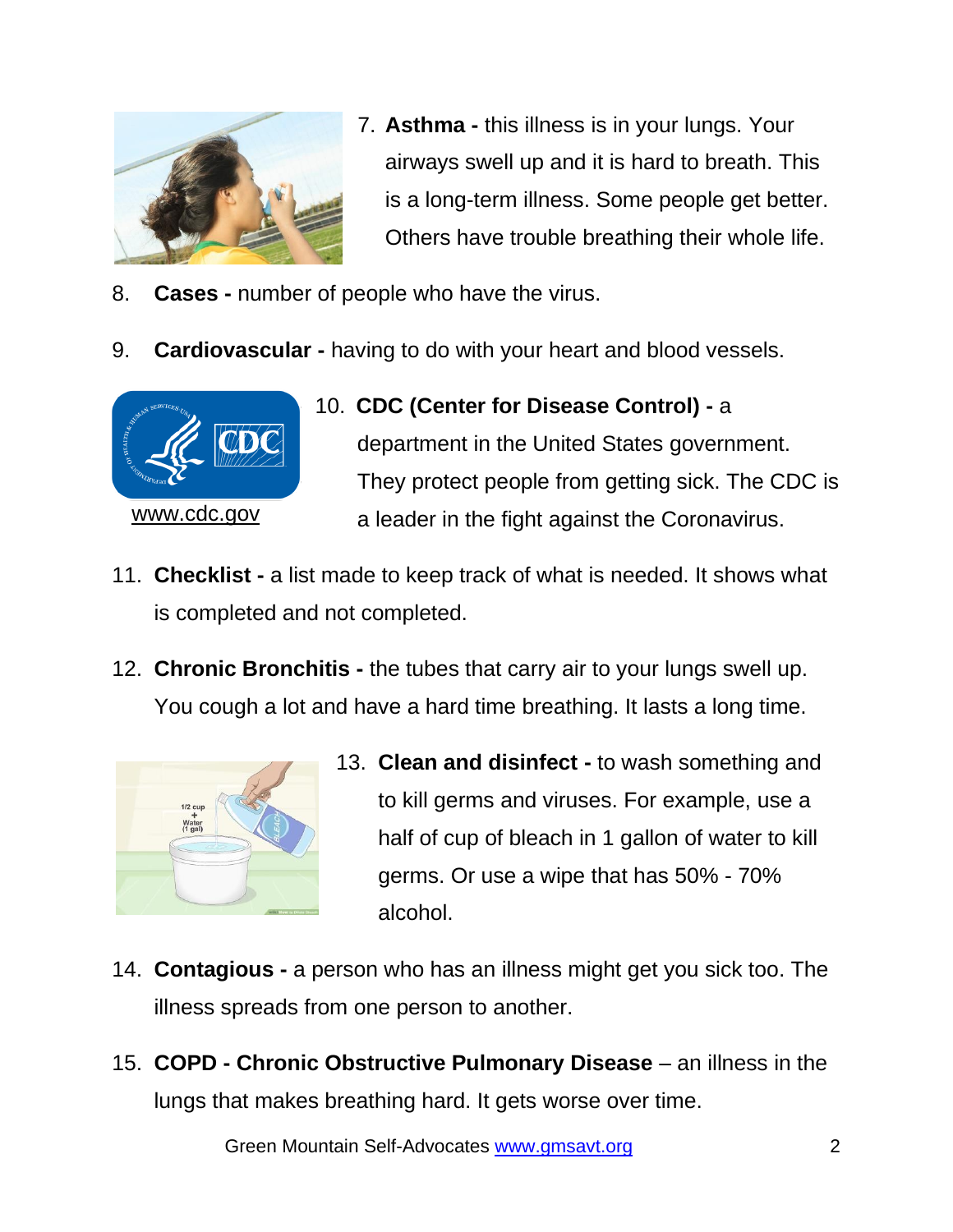- 16. **Coping -** dealing with a hard situation.
- 17. **COVID-19 -** it is a new illness spreading around the world. Its nickname is coronavirus.
- 18. **Curfew -** a time of day when you need to be in your house.
- 19. **Electronic devices** are computers, phones, tablets, etc.



20. **Diabetes -** an illness that happens when you have too much sugar in your blood. It also means you have a problem with turning the food you eat into energy.



- a. **Type 1 Diabetes**  the person does not make any insulin. Insulin is a chemical in your body that helps you turn the food you eat into energy.
- b. **Type 2 Diabetes**  the person makes some insulin. Insulin is a chemical in your body that helps you turn the food you eat into energy.
- 21. **Discrimination -** Treating people badly because of who they are. The United States Office of Civil Rights said clearly that people with disabilities should get the same medical care as everybody else. Taking away medical care because of a disability is a type of discrimination.



22. **Dry cough -** a cough that is not wet. There is no mucus.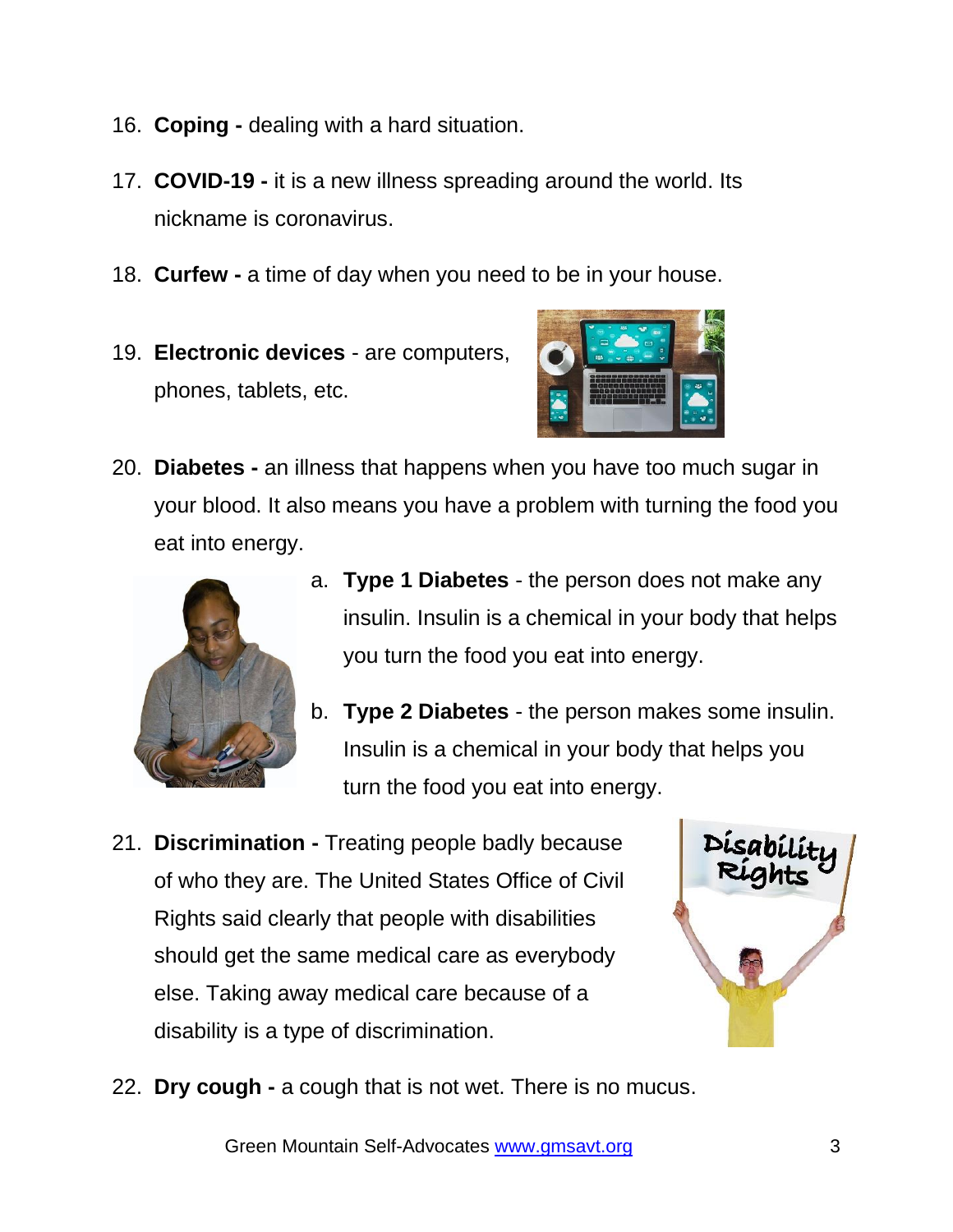- 23. **Elders -** people that are over the age of 65.
- 24. **Emergency Contact Information -** numbers you can call in case you are in an emergency. For example: 911, your doctor, family member, support staff, etc.





- 25. **Emphysema -** a lung disease that makes it hard for you to catch your breath.
- 26. **Energy -** the power you get from food or from exercising. Find ways to keep exercising when you are staying at home.
- 27. **Epidemic -** an illness that most people get.
- 28. **Epidemiology -** studying how an illness starts and how it spreads.
- 29. **Exposure -** to be around something. To come in contact with something.





- 30. **Fever -** your body gets hot to try to fight off a virus. If your fever is 100.4 or higher, call your doctor.
- 31. **Flu -** it is like having a bad cold, but worse. You feel sleepy, weak, and your muscles may ache.

Green Mountain Self-Advocates [www.gmsavt.org](http://www.gmsavt.org/) 4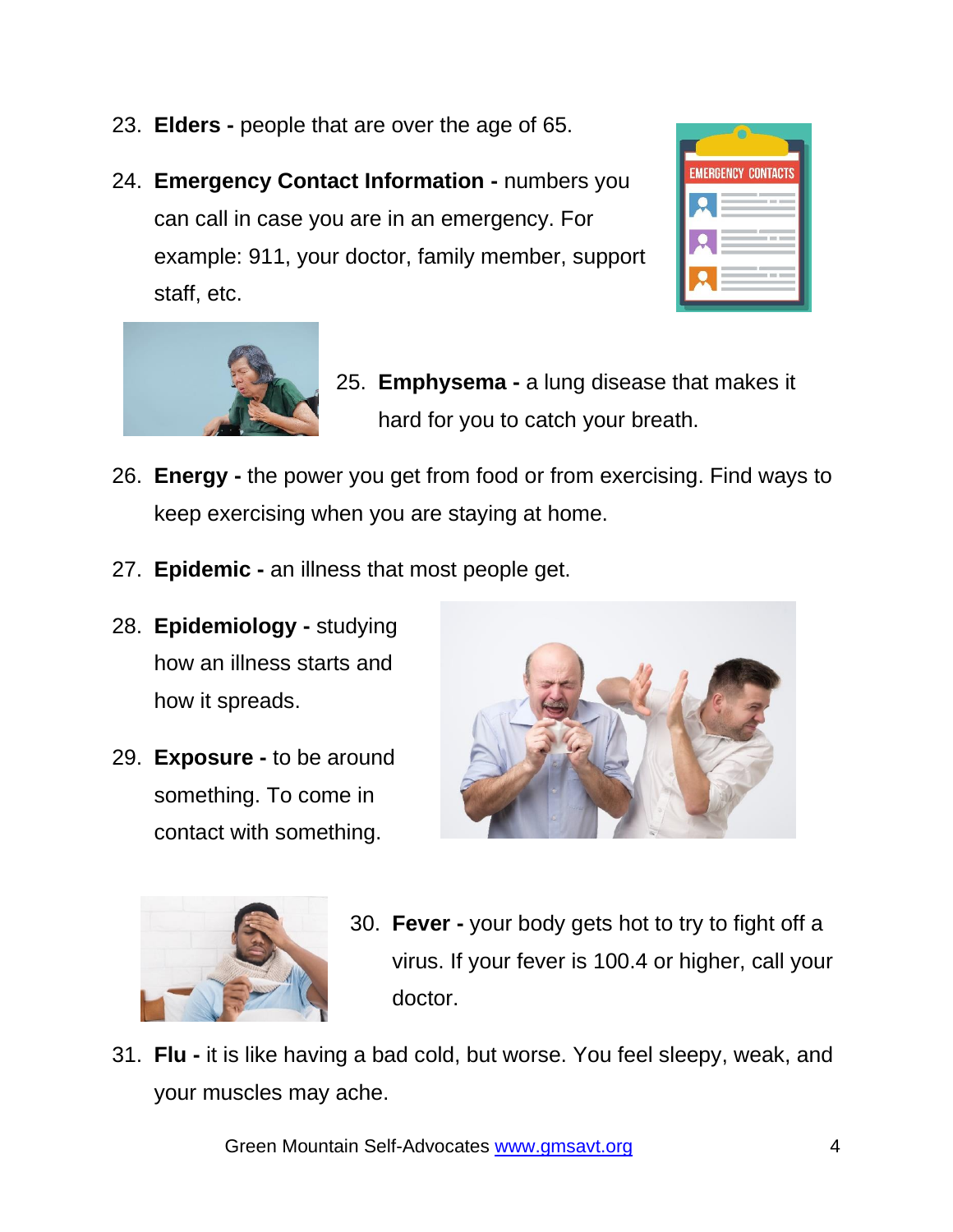32. **Flattening the Curve -** the red tall mountain shows how many people



might get sick if we do nothing. The green smaller hill shows how many people will get sick if we stay home. The green is better. If too many people get sick at the same time we cannot help them.

- 33. **Guidelines -** list of instructions that doctors and scientists have agreed on.
- 34. **Hand washing -** use lots of soap and water. Rub soap on all parts of



your hands for 20 seconds. Sing Happy Birthday two times that is about 20 seconds. Then put your hands under running water and wash away all the soap and germs.

- 35. **Health Department -** a public office in every state that helps people manage their health.
- 36. **Isolation -** these rules are for a sick person who has the Coronavirus. Stay home. Do not go outside. Stay in a separate room in your house, away



from others. It possible use your own bathroom. Wear a mask when you come out of your room. Clean and disinfect everything you touch.

37. **Medication -** Prescribed by your doctor to help you maintain your health. There are no approved meds that cure Coronavirus.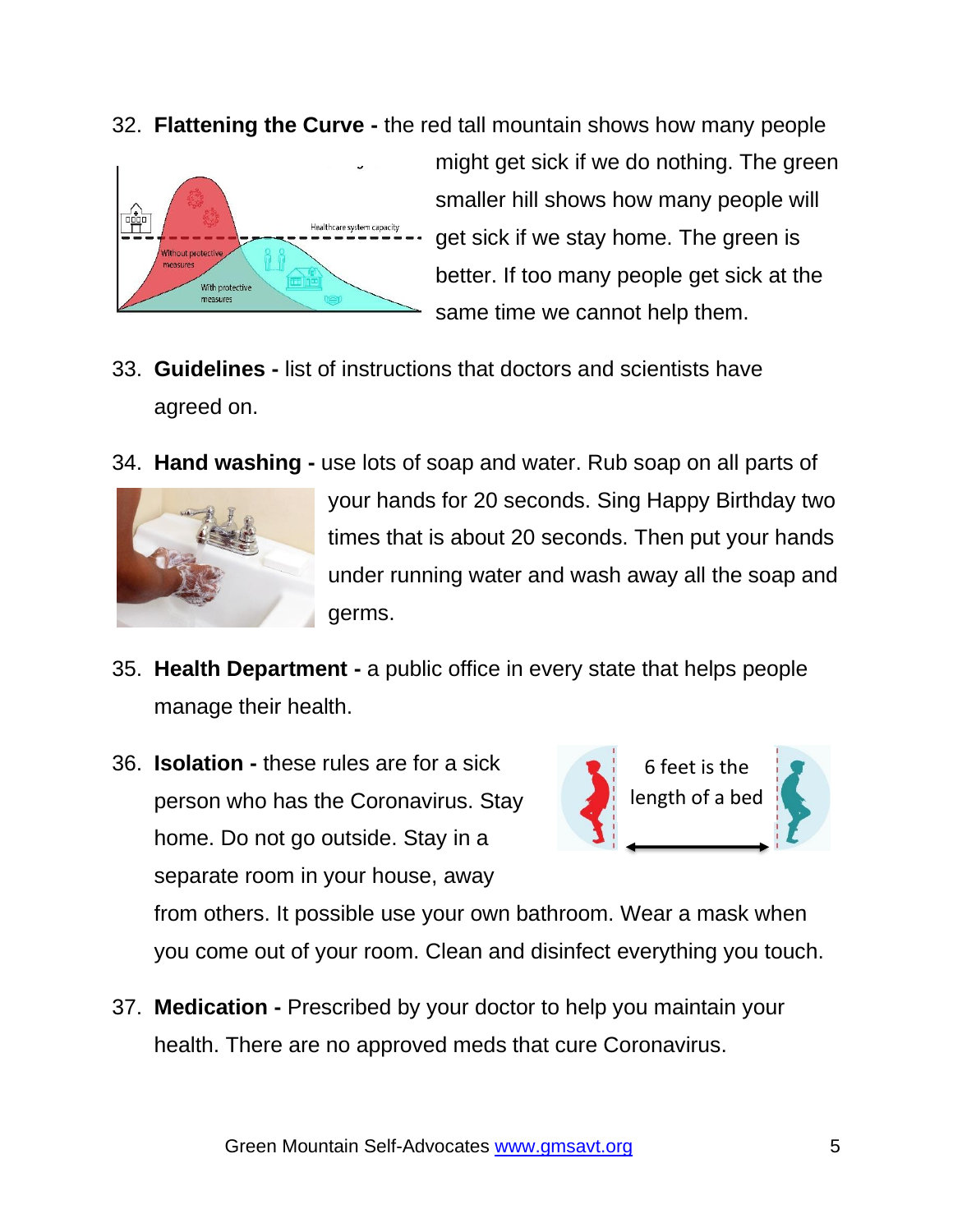

38. **Meditation -** A person may be quiet, close their eyes, and/or focus on their breathing. You will feel relaxed. It can be done by yourself or with others.

- 39. **Mitigation -** What we all are doing to reduce the spread of the virus. For example, staying home, staying 6 feet away from others.
- 40. **NIH -** National Institutes of Health. (Where Dr. Anthony Fauci works!) A department in the United States government that does research on why people get sick.
- 41. **Normal temperature -** When your body is 98.6 degrees.



- 42. **Pandemic -** an illness that spreads around the world.
- 43. **Panic -** a sudden and intense feeling of being scared.
- 44. **Pedometer -** is a small device like a watch that you can wear on your wrist. It counts every step you take.





Even though you are stuck at home try to get 4,000 steps a day.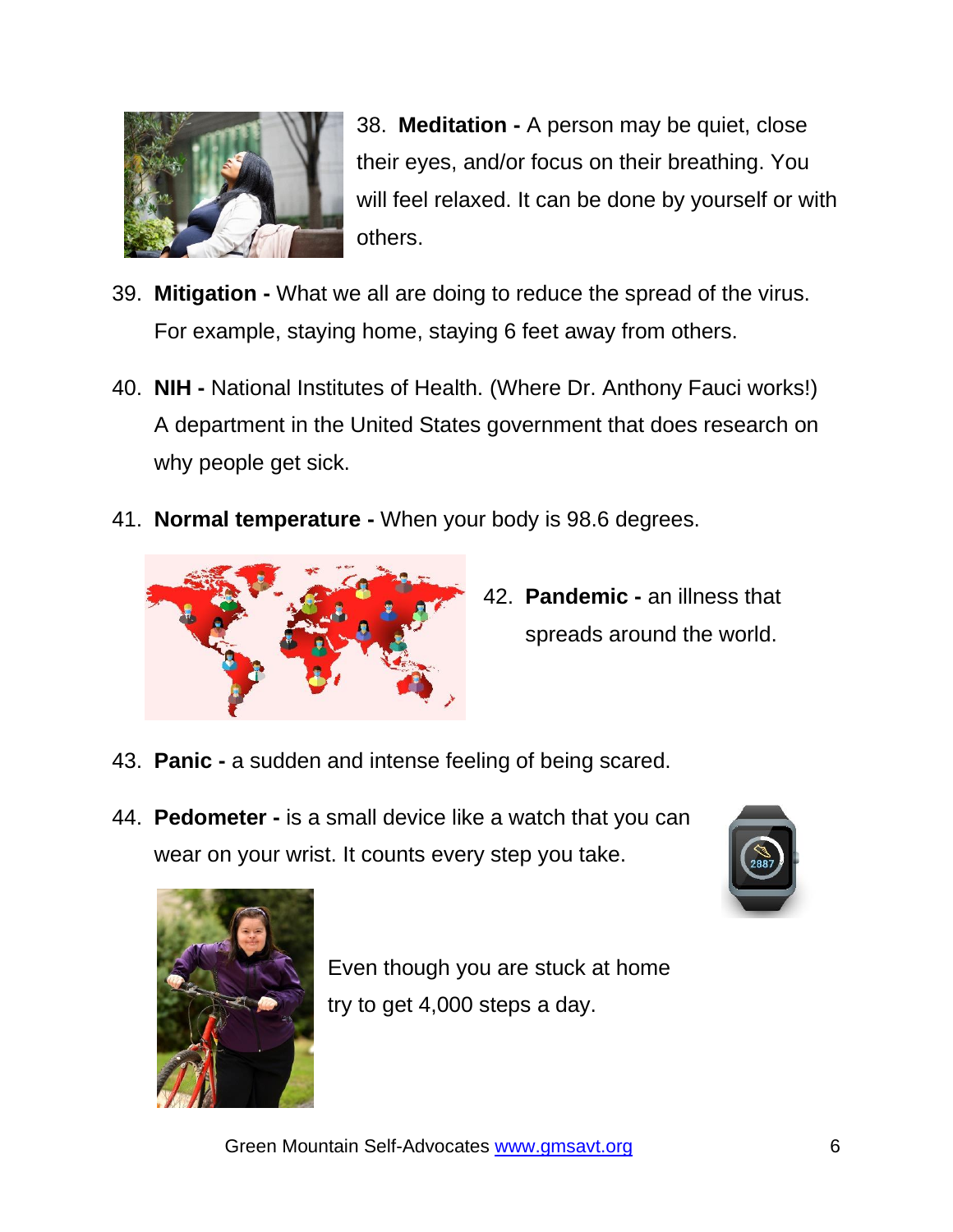

- 45. **PCA or Personal Care Attendant or Assistant -** support staff who work with people with disabilities in their home. They may help them eat, bathe, use the bathroom, get in and out of bed, take meds or do some housework.
- 46. **Physical activity -** Something you do with your body. Walking is a physical activity. Keep active when you are staying at home.
- 47. **Pneumonia -** is an illness when you get an infection in your lungs.
- 48. **Prescription -** medicine your doctor tells you to take.
- 49. **Prevention -** what you can do to avoid getting sick.
- 50. **Provider -** A place where you get support or health care services.
- 51. **Quarantine -** These rules are for people who are not sick and have been near someone who has the Coronavirus. Stay home. If possible, stay in a separate room in your house.



Do not go outside. It is done to slow the spread of an illness. The governor of your state will say how long you must stay home.



52. **Relaxation Techniques -** things you can do to reduce stress. For example, yoga, singing, dancing, watch a funny movie or daydreaming.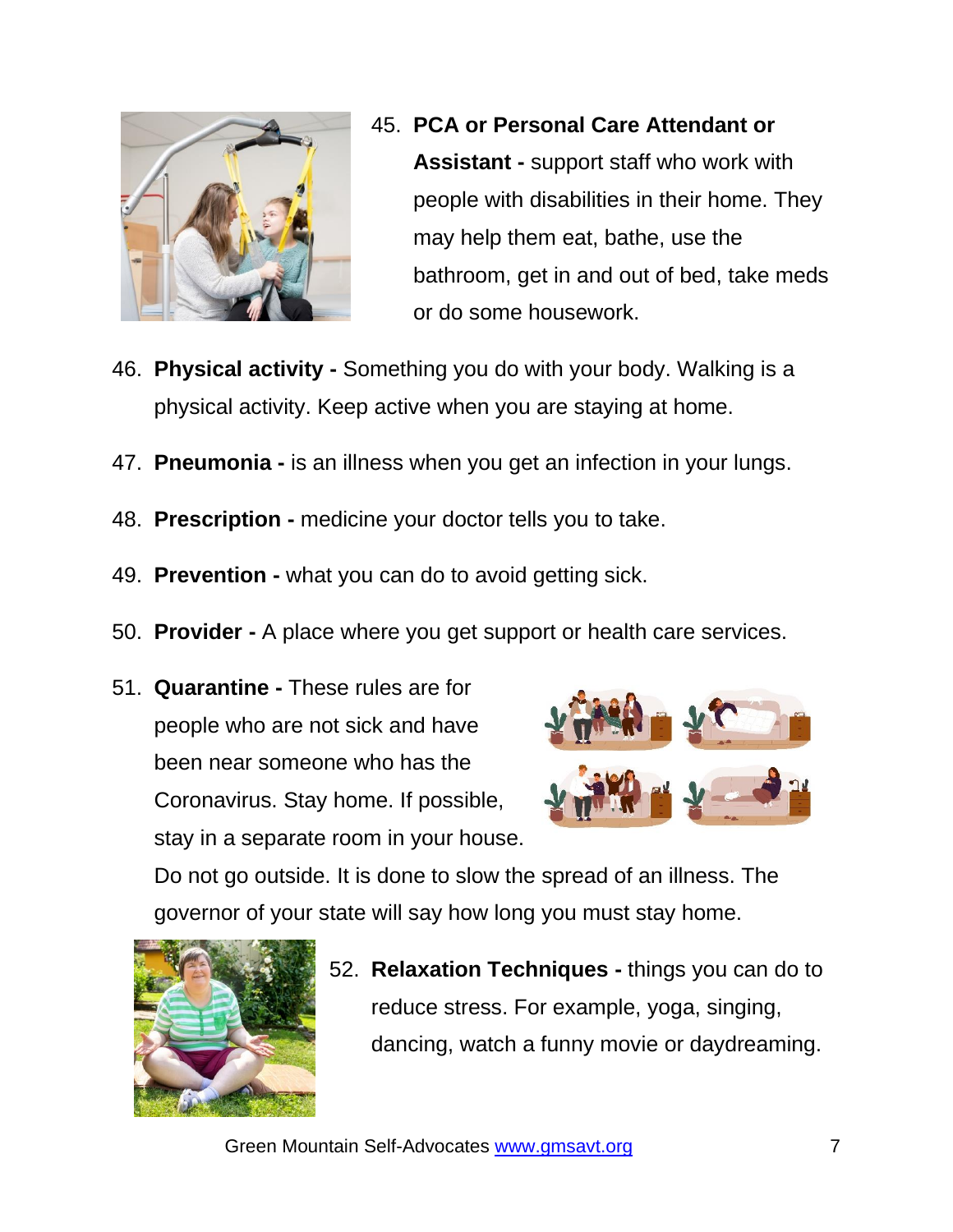53. **Respiratory Problems -** having trouble breathing and/or coughing a lot.



- 54. **Sanitize -** is the same as clean and disinfect**.**
- 55. **Self-Care Plan -** how you will take care of yourself or get the help you need. The plan should be in writing.
- 56. **Shelter-In Place Order -** a Governor says stay where you are.
- 57. **Social Distancing -** when in public stay 6 feet away from others. It really is about physical distancing. If you are next to someone.



- You put your arm out.
- They put their arm out.
- And you should not be touching.
- 58. **Stay at Home Order -** Stay home. Do not go to work or school.
	- Can I go outside? Yes. Stay 6 feet away from people.
	- Can I get groceries or medication? Yes. Stay 6 feet away from people.
- 59. **Stimulus Check -** The government is sending \$1,200 to each person who makes less than \$75,000 a year. People on SSI and SSDI need to sign up to get a check. Go to<https://www.irs.gov/coronavirus>



- 60. **Stress -** your body and mind reacting to a difficult situation. A feeling of pressure.
- 61. **Symptom -** A change in your body that might mean you are sick. For example: a fever, dry cough, or having a hard time breathing.

Green Mountain Self-Advocates [www.gmsavt.org](http://www.gmsavt.org/) and a series are a series of 8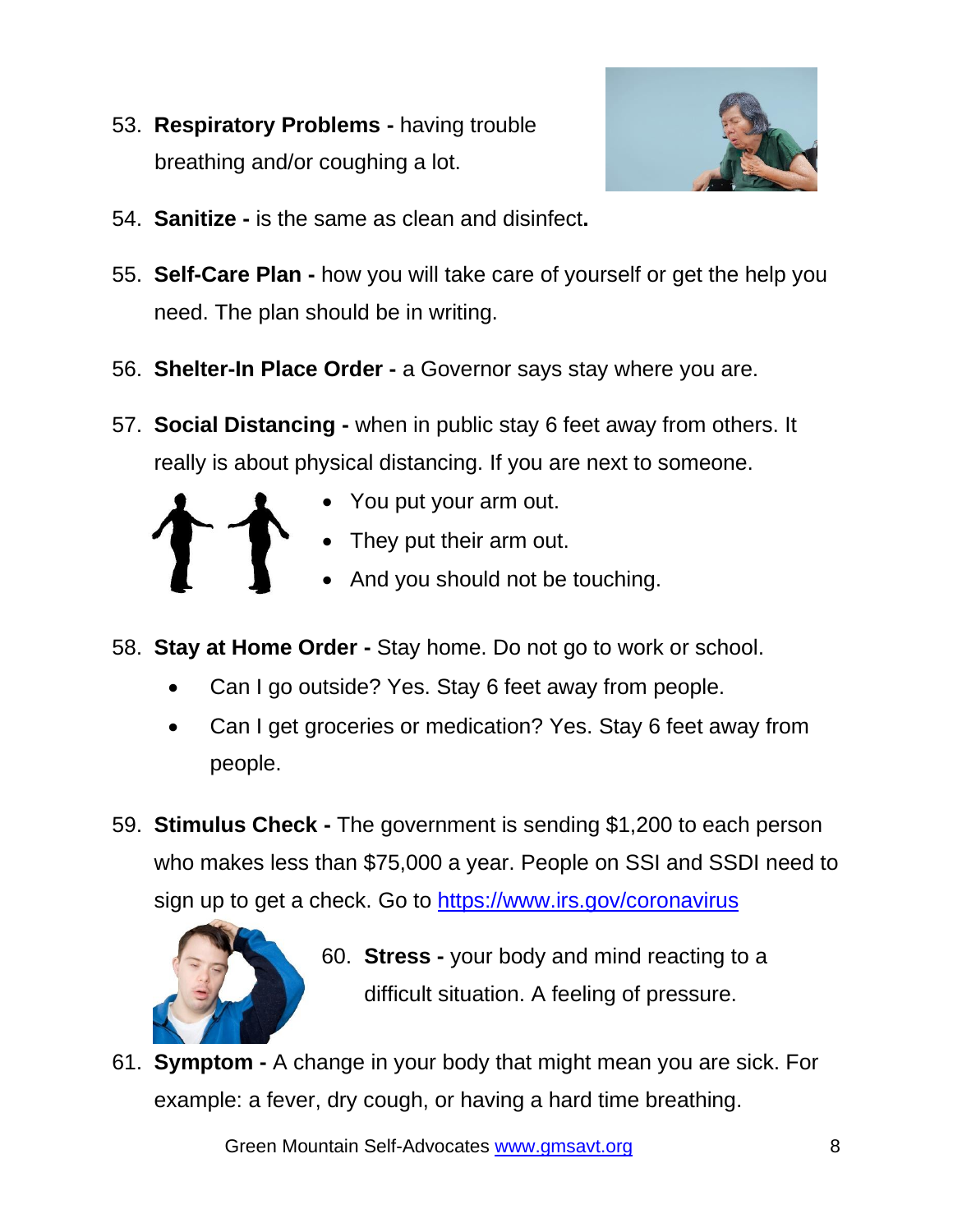

62. **Testing** - checking to see someone has an illness. There are different kinds of tests. A nurse may put a swab up your nose.

- 63. **Therapist -** A counselor. A person who is skilled in helping someone control their emotions or deal with problems.
- 64. **Thermometer -** A device used to see how warm your body is. It measures your body temperature. You put the device in your mouth, under your tongue and wait. In the hospital they run the device over your forehead and neck. 199.4\*
- 65. **Treatment -** The care or medicine you get to feel better.
- 66. **Triage -** If there are a lot of sick people at the hospital, there are rules to decide who gets helped first. Who gets treatment first?
- 67. **Unlearn -** stop doing a habit. For example, during the Coronavirus we must stop shaking hands or standing next to someone.



68. **Vaccine -** a shot that protects you from getting the flu or other illnesses.

- 69. **Virus -** a sickness you get when germs get into your body.
- 70. **Wheeze -** there is a whistling sound when the person is breathing. They are having trouble breathing.
- 71. **Zoom -** a free app to have a video call with up to 100 people for 40 minutes. It can be used on a smart phone, computer or tablet. If you pay money you can have video calls for longer.